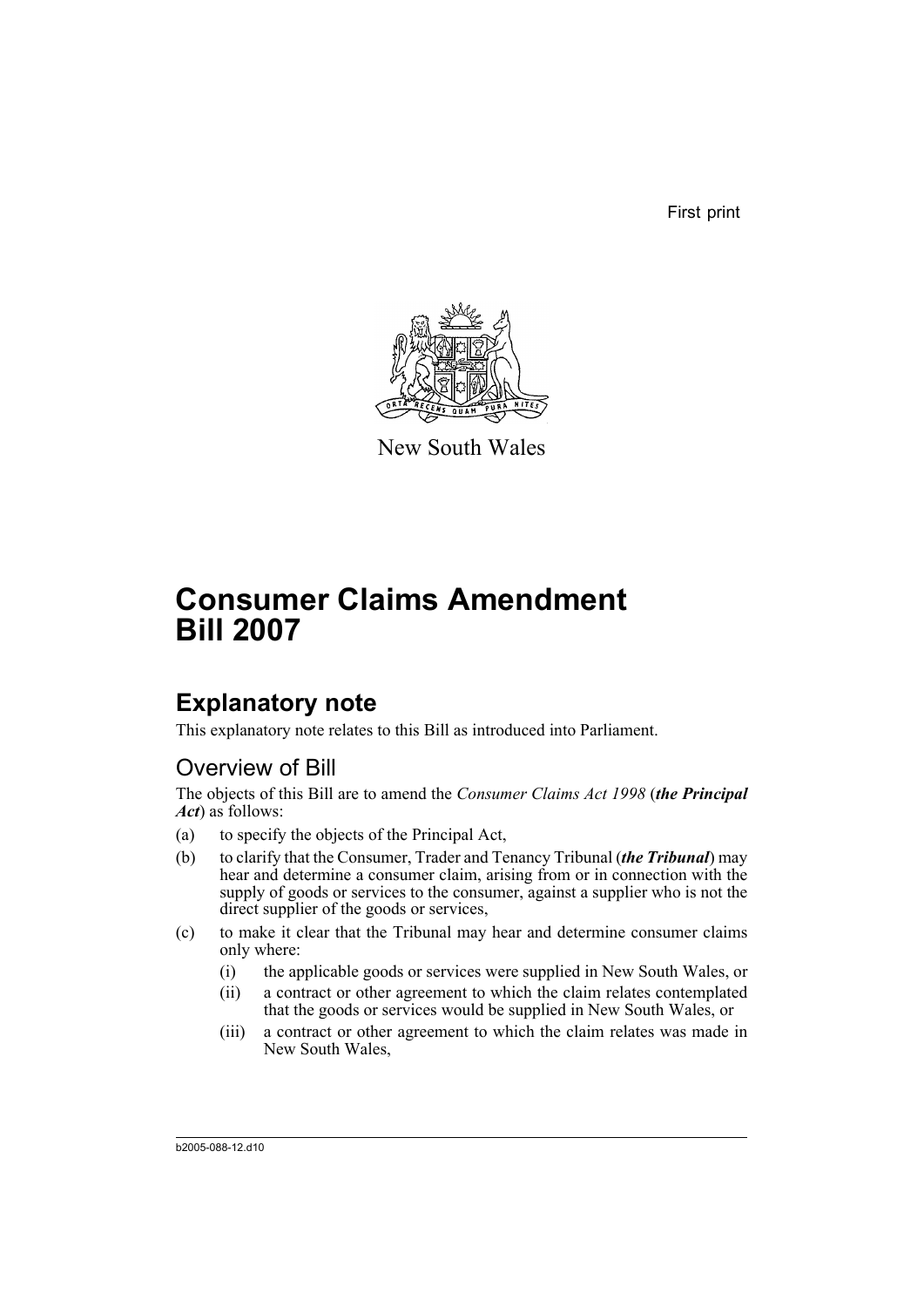Explanatory note

- (d) to extend the limitation period applying to the lodging of consumer claims with the Tribunal,
- (e) to expand the range of orders that the Tribunal may make in determining a consumer claim,
- (f) to ensure that the Tribunal cannot determine a claim, and may only adjourn or dismiss the proceedings, where the claimant fails to present his or her case but does not formally withdraw the claim,
- (g) to make other amendments of a savings and transitional nature consequent on the enactment of the proposed Act.

## Outline of provisions

**Clause 1** sets out the name (also called the short title) of the proposed Act.

**Clause 2** provides for the commencement of the proposed Act on a day or days to be appointed by proclamation.

**Clause 3** is a formal provision that gives effect to the amendments to the *Consumer Claims Act 1998* set out in Schedule 1.

**Clause 4** provides for the repeal of the proposed Act after all the amendments made by the proposed Act have commenced. Once the amendments have commenced, the proposed Act will be spent and section 30 of the *Interpretation Act 1987* provides that the repeal of an amending Act does not affect the amendments made by that Act.

## **Schedule 1 Amendments**

#### **Objects of Act**

**Schedule 1 [1]** inserts proposed section 2A, which specifies the objects of the Principal Act, namely:

- (a) to provide remedies to consumers concerning the supply of goods and services, and
- (b) to simplify and improve dispute resolution for parties involved in consumer disputes.

#### **Consumer claims**

Section 6 of the Principal Act enables a consumer to apply to the Tribunal for the determination of a consumer claim. *Consumer claim* is defined in the Principal Act to include a claim arising from a supply of goods or services by a supplier to the consumer, whether under a contract or not. This definition is recreated in the new section 3A of the Principal Act (as inserted by **Schedule 1 [3]**). The new section 3A also clarifies that a consumer claim extends to a claim by a consumer against a supplier (such as a manufacturer or distributor) who is not the direct supplier of the goods or services to the consumer concerned.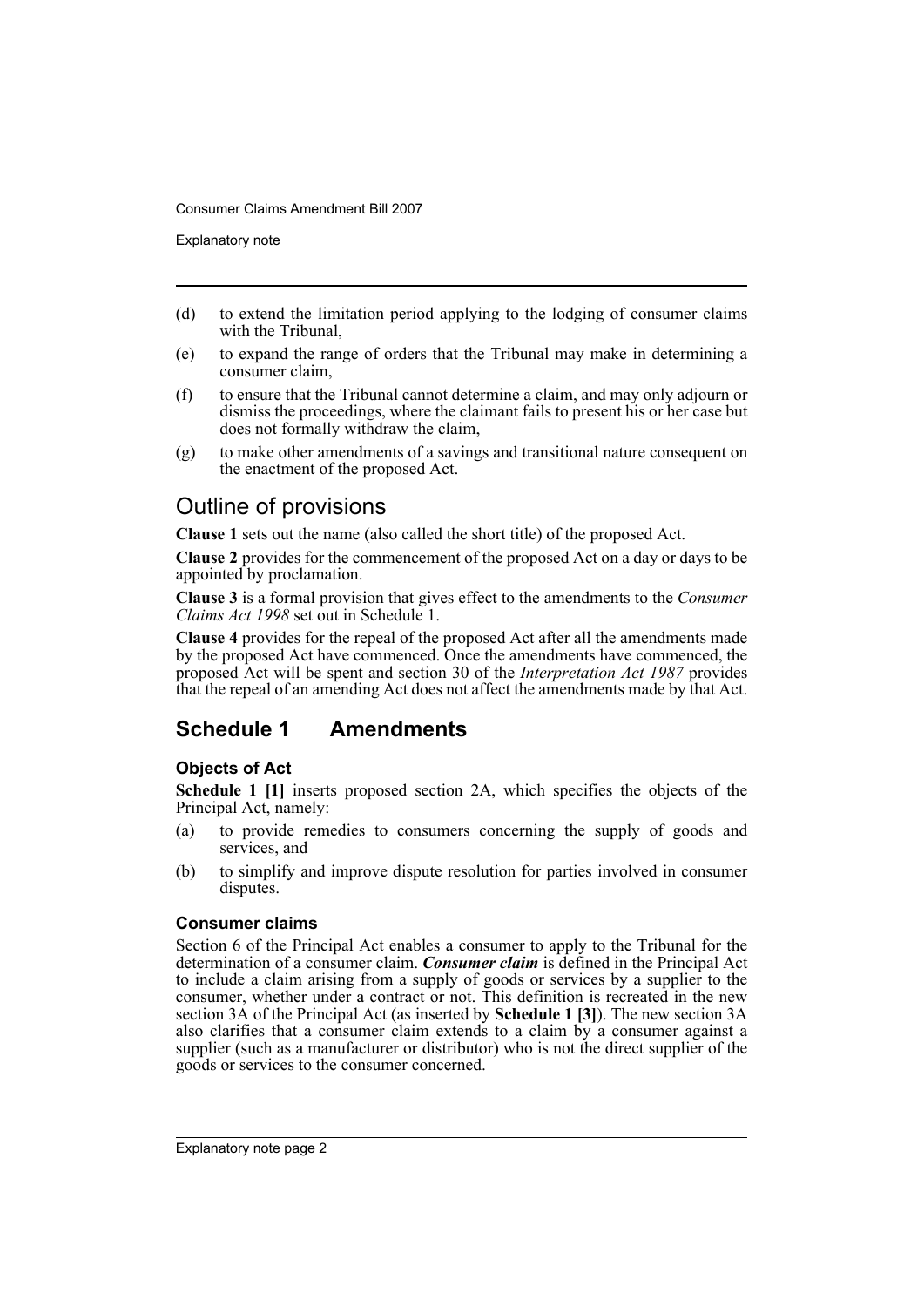Explanatory note

**Schedule 1 [2]** contains an amendment to the Principal Act that is consequential on the amendment made by Schedule 1 [3].

#### **Jurisdiction in respect of consumer claims**

**Schedule 1 [5]** amends section 7 of the Principal Act.

The new section 7 (2) limits the jurisdiction of the Tribunal to claims where the applicable supply of goods or services occurred in New South Wales, a contract or other agreement to which the claim relates contemplated that the goods or services would be supplied in New South Wales or a contract or other agreement to which the claim relates was made in New South Wales. The new subsection is in line with the decision of the Supreme Court of New South Wales in *Oubani v MCI Technologies P/L & Anor* [2004] NSWSC 733. That decision confirmed that the Tribunal has jurisdiction to determine a claim involving the supply of goods regardless of where any applicable contract for the supply of goods is made if the supply occurs in New South Wales.

The new section 7 (3) provides that the Tribunal has that jurisdiction whether or not any applicable agreement confers jurisdiction on any other court or tribunal, or whether or not the rules of private international law require a law other than the law of New South Wales to be applied to the hearing or determination of the claim.

The new section 7 (4) deals with the period within which a claim must be lodged for the Tribunal to be able to hear and determine the claim. Generally, under existing provisions, a claim must be lodged with the Tribunal within 3 years of the date of supply of the applicable goods or services. Under the new section 7 (4), the Tribunal may not hear and determine a claim that is lodged with the Tribunal more than:

- (a) 3 years after the date on which the cause of action giving rise to the claim first accrued, or
- (b) 10 years after the date of supply.

The new section 7 (4A) clarifies that the new section 7 (4) does not affect any period of limitation provided for in the *Limitation Act 1969*.

**Schedule 1 [4] and [6]** make amendments to section 7 of the Principal Act that are consequential on the amendments made by Schedule 1 [5].

#### **Powers of Tribunal**

**Schedule 1 [7] and [8]** amend section 8 of the Principal Act to expand the range of orders that the Tribunal may make in determining a consumer claim. Schedule 1 [7] amends section 8 (1) of the Principal Act to enable the Tribunal to order a respondent to refund the purchase price of goods possessed or controlled by the claimant in exchange for the claimant returning those goods.

Currently, a number of orders available to the Tribunal are limited to requiring respondents to provide something (for example, money) to claimants or vice versa. Schedule 1 [8] inserts proposed section  $8(2A)$  to enable similar orders to be made requiring one respondent to provide something to another respondent following a cross-claim.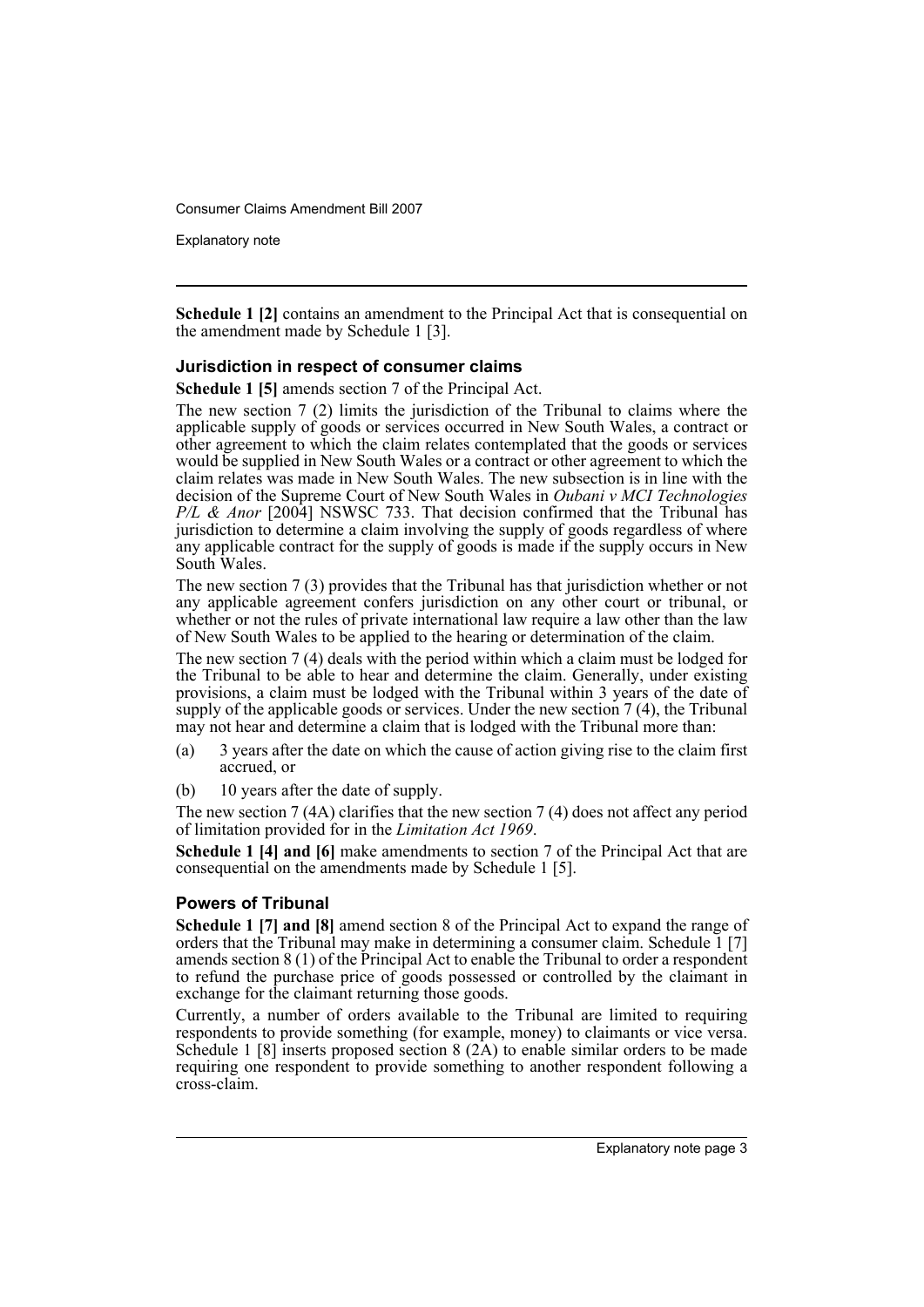Explanatory note

**Schedule 1 [9]** amends section 8 of the Principal Act to ensure that the Tribunal cannot determine a claim, and may only adjourn or dismiss the proceedings, where the claimant fails to present his or her case but does not formally withdraw the claim. **Schedule 1 [10]–[12]** contain amendments that are consequential on the amendments made by Schedule 1 [8]. In particular, Schedule 1 [11] inserts a new section 14 (2A) to ensure that the limit of \$30,000 that may be ordered in favour of claimants or respondents under the Act applies also to orders made under proposed section 8 (2A).

#### **Savings and transitional provisions**

**Schedule 1 [13]** amends clause 1 of Schedule 1 to the Principal Act to enable savings and transitional regulations to be made as a consequence of the enactment of the proposed Act.

**Schedule 1 [14]** contains an amendment to the Principal Act that is consequential on the amendment made by Schedule 1 [13].

**Schedule 1 [15]** inserts a new Part 3 in Schedule 1 to the Principal Act containing savings and transitional provisions consequent on the enactment of the proposed Act.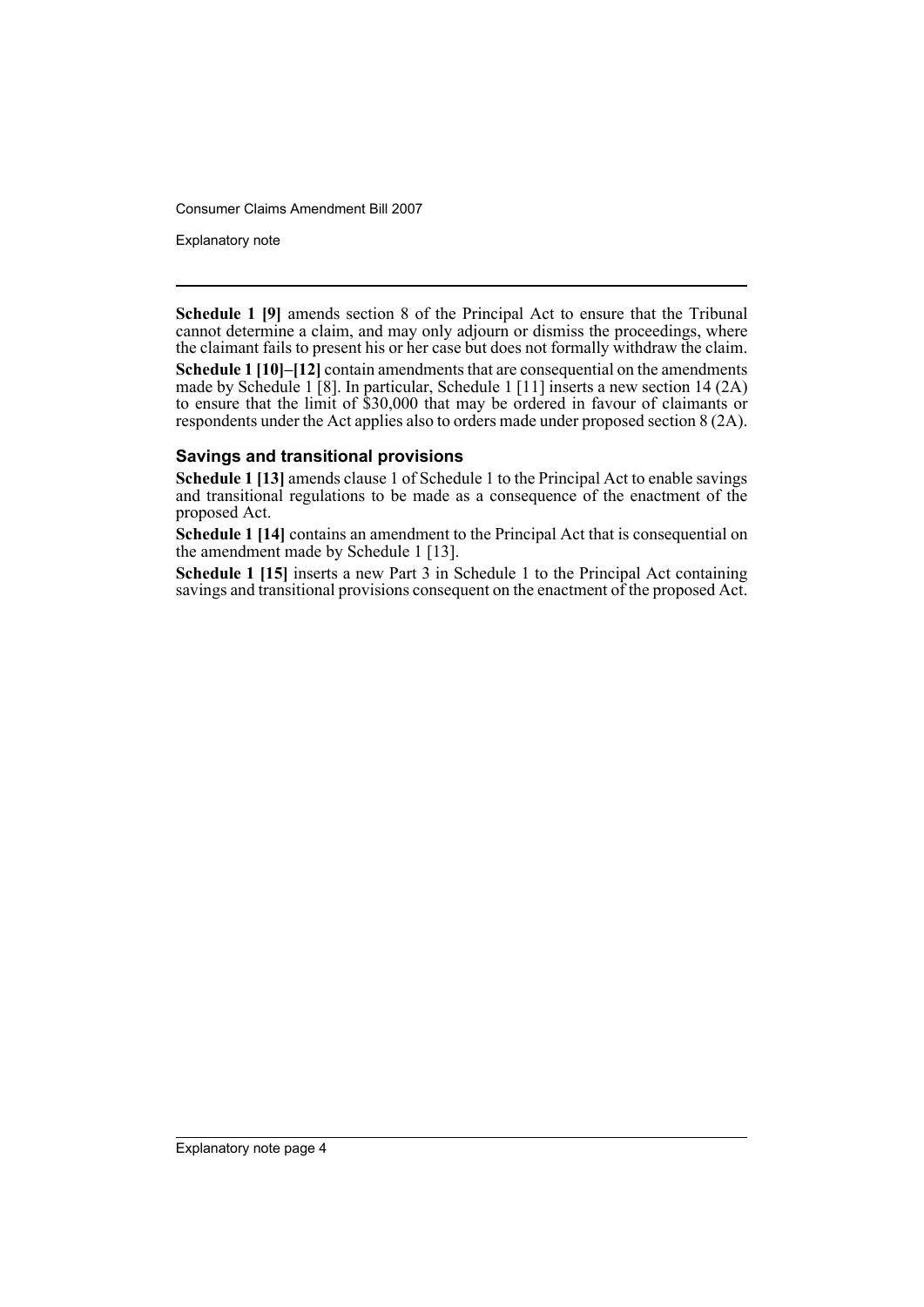First print



New South Wales

# **Consumer Claims Amendment Bill 2007**

# **Contents**

|   |                                              | Page |
|---|----------------------------------------------|------|
|   | Name of Act                                  |      |
|   | Commencement                                 |      |
| 3 | Amendment of Consumer Claims Act 1998 No 162 |      |
|   | Repeal of Act                                |      |
|   | Schedule 1 Amendments                        |      |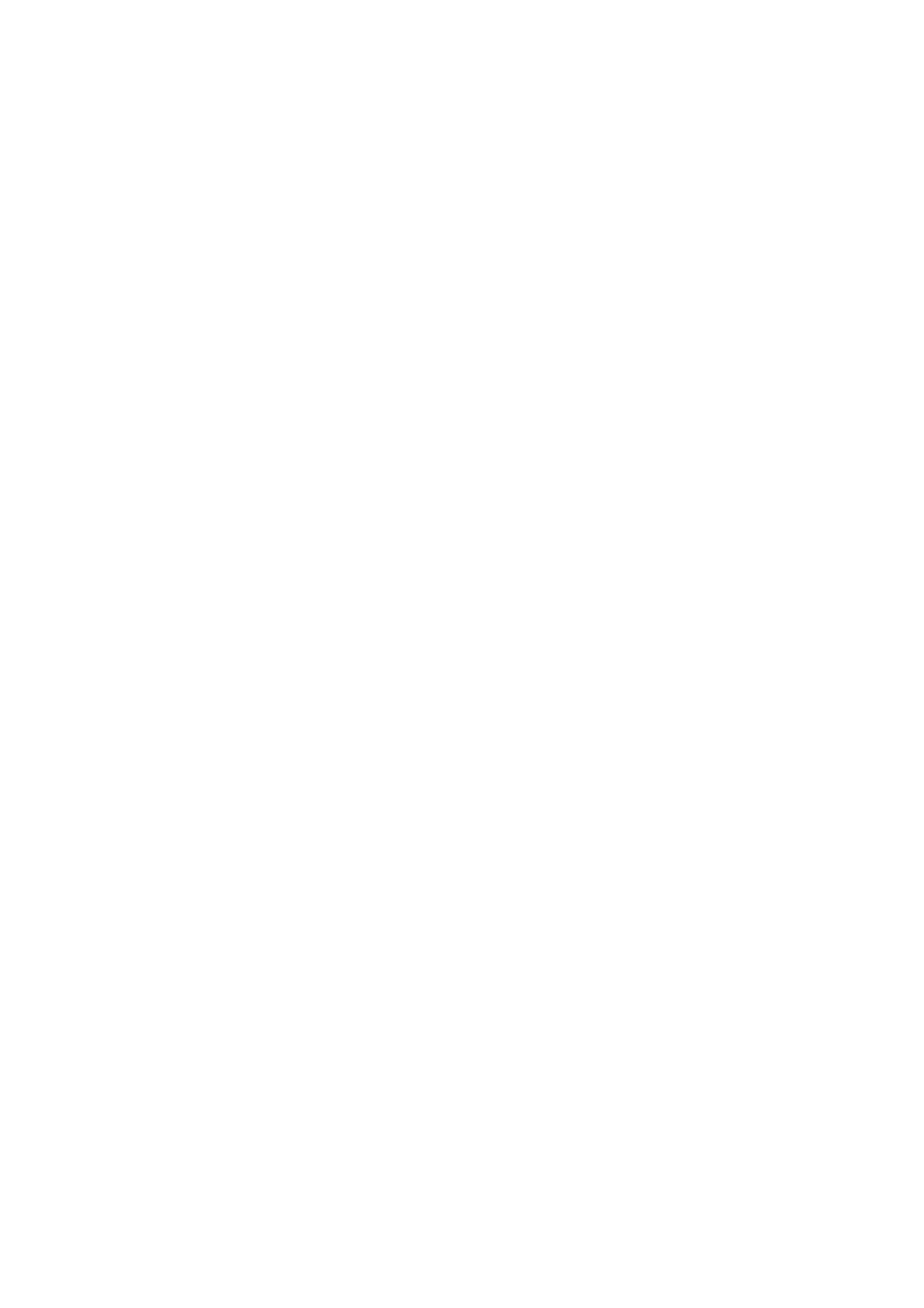

New South Wales

# **Consumer Claims Amendment Bill 2007**

No , 2007

### **A Bill for**

An Act to amend the *Consumer Claims Act 1998* to make further provision with respect to the jurisdiction and powers of the Consumer, Trader and Tenancy Tribunal relating to consumer claims.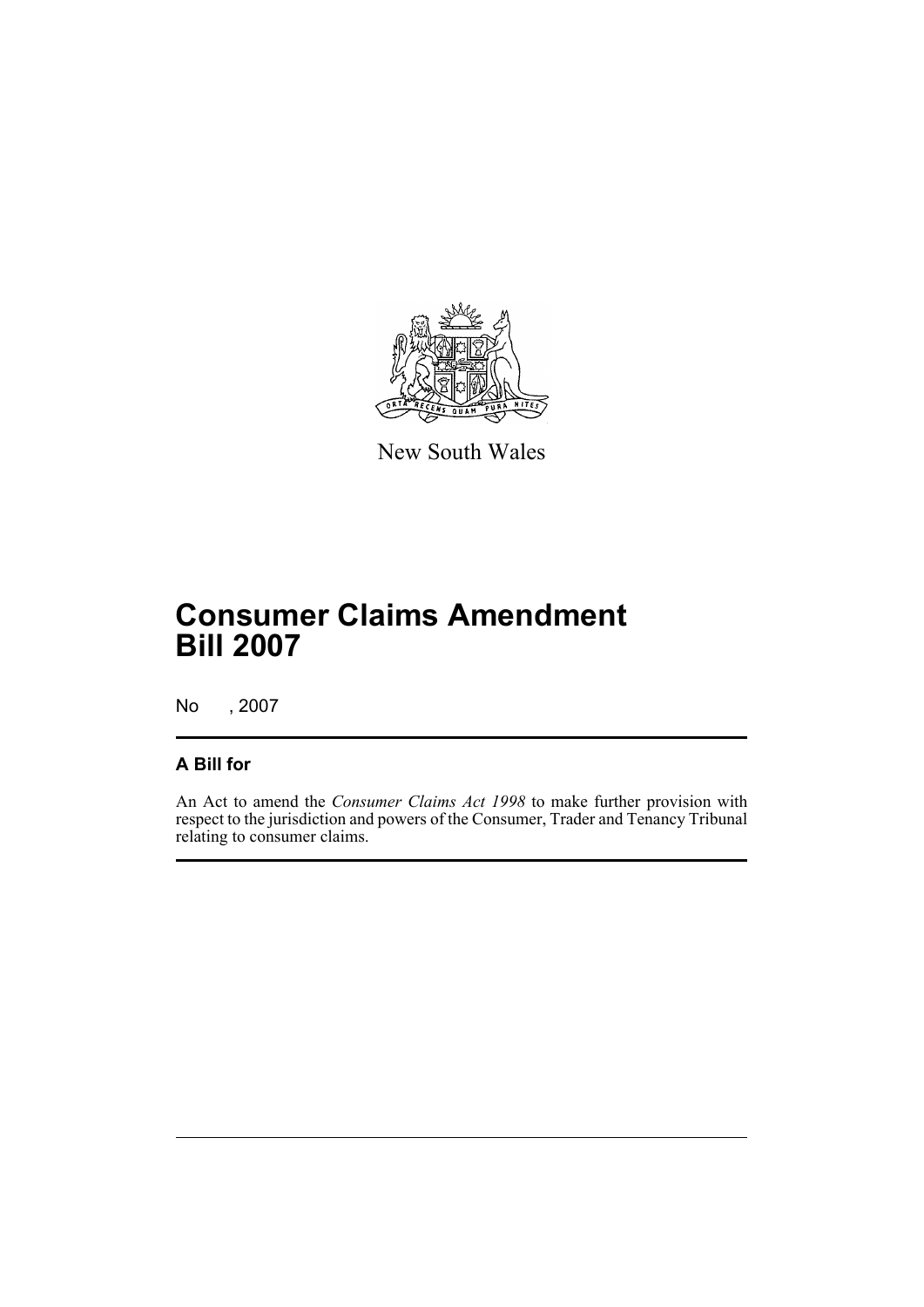<span id="page-7-3"></span><span id="page-7-2"></span><span id="page-7-1"></span><span id="page-7-0"></span>

|              | The Legislature of New South Wales enacts:                                                                                                                       |          |
|--------------|------------------------------------------------------------------------------------------------------------------------------------------------------------------|----------|
| 1            | Name of Act                                                                                                                                                      | 2        |
|              | This Act is the <i>Consumer Claims Amendment Act 2007</i> .                                                                                                      | 3        |
| $\mathbf{2}$ | <b>Commencement</b>                                                                                                                                              | 4        |
|              | This Act commences on a day or days to be appointed by proclamation.                                                                                             | 5        |
| 3            | Amendment of Consumer Claims Act 1998 No 162                                                                                                                     | 6        |
|              | The Consumer Claims Act 1998 is amended as set out in Schedule 1.                                                                                                | 7        |
| 4            | <b>Repeal of Act</b>                                                                                                                                             | 8        |
|              | This Act is repealed on the day following the day on which all of the<br>(1)<br>provisions of this Act have commenced.                                           | 9<br>10  |
|              | The repeal of this Act does not, because of the operation of section 30<br>(2)<br>of the <i>Interpretation Act 1987</i> , affect any amendment made by this Act. | 11<br>12 |
|              |                                                                                                                                                                  |          |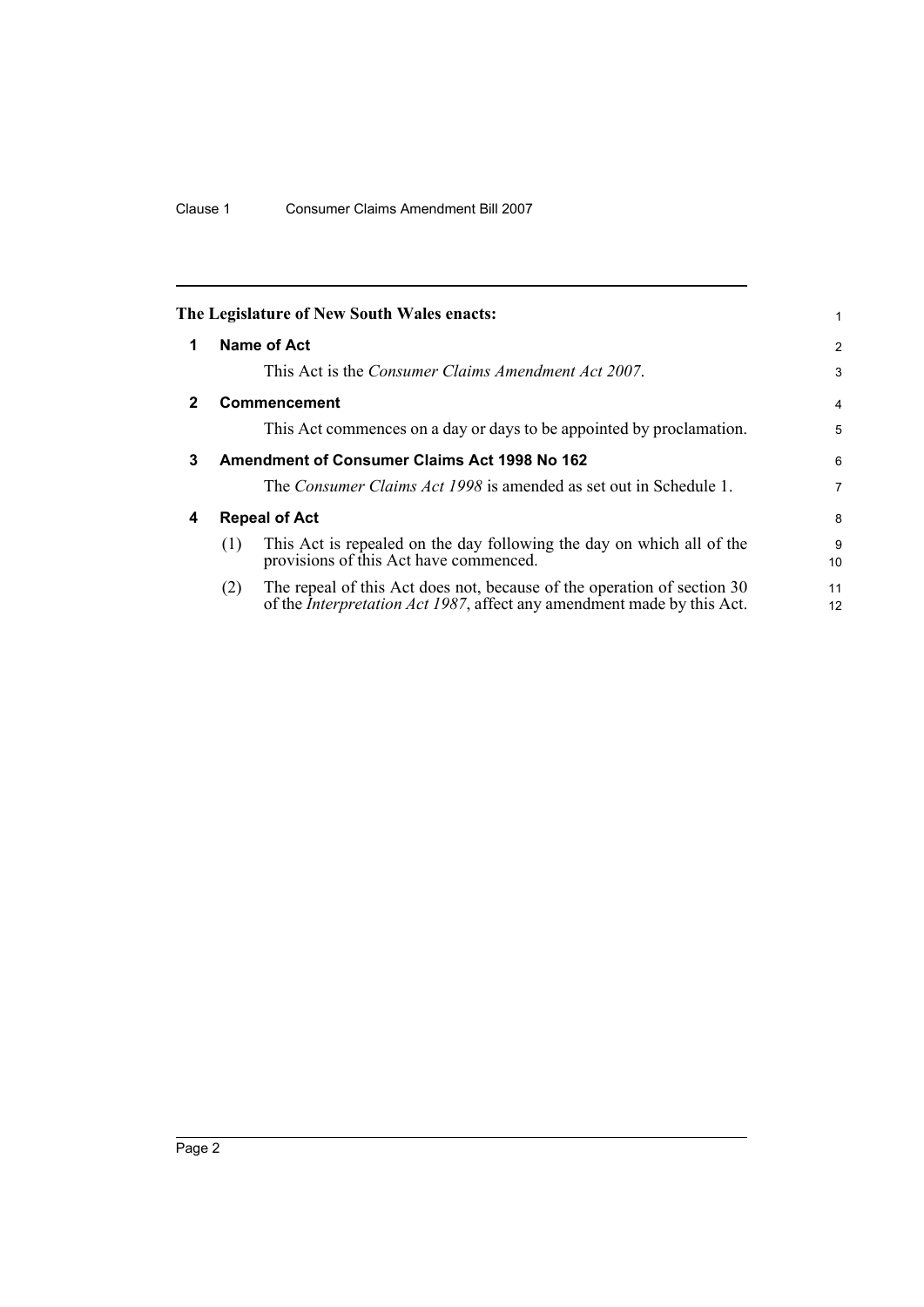Amendments Schedule 1

<span id="page-8-0"></span>

|       | <b>Schedule 1</b>       |                                                                                    |                       | <b>Amendments</b>                                                                                                                                                                                                | $\mathbf{1}$         |
|-------|-------------------------|------------------------------------------------------------------------------------|-----------------------|------------------------------------------------------------------------------------------------------------------------------------------------------------------------------------------------------------------|----------------------|
|       |                         |                                                                                    |                       | (Section 3)                                                                                                                                                                                                      | $\overline{2}$       |
| [1]   |                         | <b>Section 2A</b>                                                                  |                       |                                                                                                                                                                                                                  | 3                    |
|       |                         | Insert after section 2:                                                            |                       |                                                                                                                                                                                                                  | 4                    |
|       | 2A                      |                                                                                    | <b>Objects of Act</b> |                                                                                                                                                                                                                  | 5                    |
|       |                         |                                                                                    |                       | The objects of this Act are as follows:                                                                                                                                                                          | 6                    |
|       |                         |                                                                                    | (a)                   | to provide remedies to consumers concerning the supply of<br>goods and services.                                                                                                                                 | $\overline{7}$<br>8  |
|       |                         |                                                                                    | (b)                   | to simplify and improve dispute resolution for parties<br>involved in consumer disputes.                                                                                                                         | 9<br>10 <sup>°</sup> |
| [2]   |                         | <b>Section 3 Definitions</b>                                                       |                       |                                                                                                                                                                                                                  | 11                   |
|       |                         | Omit the definition of <i>consumer claim</i> from section $3(1)$ . Insert instead: |                       |                                                                                                                                                                                                                  |                      |
|       |                         |                                                                                    |                       | consumer claim—see section 3A.                                                                                                                                                                                   | 13                   |
| $[3]$ | <b>Section 3A</b>       |                                                                                    |                       |                                                                                                                                                                                                                  |                      |
|       | Insert after section 3: |                                                                                    |                       |                                                                                                                                                                                                                  | 15                   |
|       | 3Α                      |                                                                                    |                       | Meaning of "consumer claim"                                                                                                                                                                                      | 16                   |
|       |                         | (1)                                                                                |                       | For the purposes of this Act, a <i>consumer claim</i> is:                                                                                                                                                        | 17                   |
|       |                         |                                                                                    | (a)                   | a claim by a consumer for the payment of a specified sum<br>of money, or                                                                                                                                         | 18<br>19             |
|       |                         |                                                                                    | (b)                   | a claim by a consumer for the supply of specified services,<br><sub>or</sub>                                                                                                                                     | 20<br>21             |
|       |                         |                                                                                    | (c)                   | a claim by a consumer for relief from payment of a<br>specified sum of money, or                                                                                                                                 | 22<br>23             |
|       |                         |                                                                                    | (d)                   | a claim by a consumer for the delivery, return or<br>replacement of specified goods or goods of a specified<br>description, or                                                                                   | 24<br>25<br>26       |
|       |                         |                                                                                    | (e)                   | a claim by a consumer for a combination of two or more of<br>the remedies referred to in paragraphs $(a)$ – $(d)$ ,                                                                                              | 27<br>28             |
|       |                         |                                                                                    | services.             | that arises from a supply of goods or services by a supplier to the<br>consumer, whether under a contract or not, or that arises under a<br>contract that is collateral to a contract for the supply of goods or | 29<br>30<br>31<br>32 |

Page 3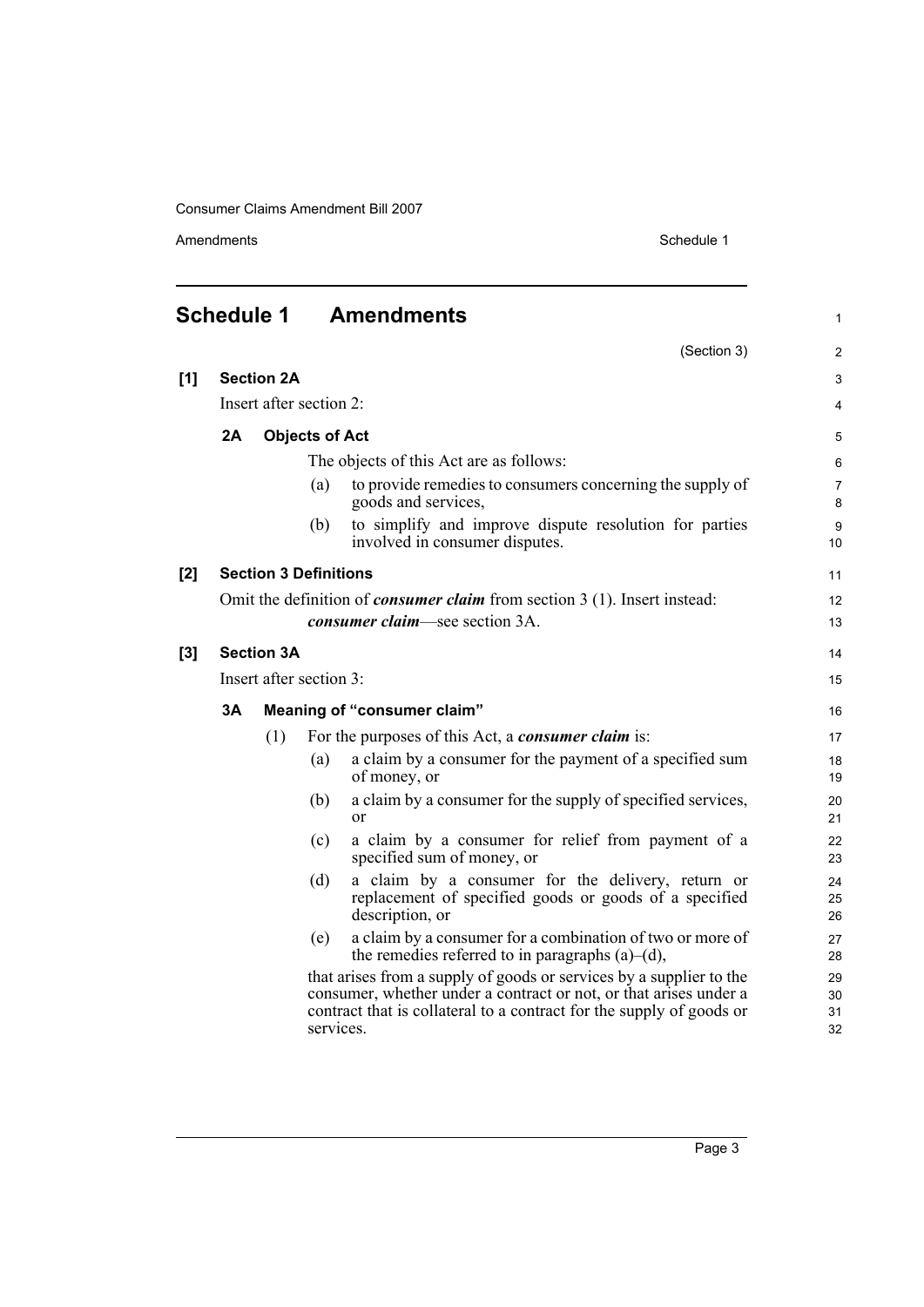Schedule 1 Amendments

|     | (2)                                           |     | For the avoidance of doubt, a reference in this Act to a consumer<br>claim includes a reference to a claim by a consumer against a<br>supplier (for example, a manufacturer or wholesaler) who is not<br>the direct supplier of goods or services to the consumer if the<br>claim arises from or in connection with the supply of those goods<br>or services by the direct supplier to the consumer. | 1<br>$\overline{\mathbf{c}}$<br>3<br>4<br>5<br>6 |  |
|-----|-----------------------------------------------|-----|------------------------------------------------------------------------------------------------------------------------------------------------------------------------------------------------------------------------------------------------------------------------------------------------------------------------------------------------------------------------------------------------------|--------------------------------------------------|--|
| [4] |                                               |     | Section 7 Jurisdiction in respect of consumer claims                                                                                                                                                                                                                                                                                                                                                 | 7                                                |  |
|     |                                               |     | Insert "General" as the heading to section $7(1)$ .                                                                                                                                                                                                                                                                                                                                                  | 8                                                |  |
| [5] | Section 7 (2)-(4A)                            |     |                                                                                                                                                                                                                                                                                                                                                                                                      | 9                                                |  |
|     | Omit section $7(2)$ – $(4)$ . Insert instead: |     |                                                                                                                                                                                                                                                                                                                                                                                                      |                                                  |  |
|     | (2)                                           |     | Supply or agreement made, or supply intended to be made, in<br><b>New South Wales</b>                                                                                                                                                                                                                                                                                                                | 11<br>12                                         |  |
|     |                                               |     | The Tribunal has jurisdiction to hear and determine a consumer<br>claim only if:                                                                                                                                                                                                                                                                                                                     | 13<br>14                                         |  |
|     |                                               | (a) | the goods or services to which the claim relates were<br>supplied in New South Wales, or                                                                                                                                                                                                                                                                                                             | 15<br>16                                         |  |
|     |                                               | (b) | a contract or other agreement to which the claim relates<br>contemplated that the goods or services would be supplied<br>in New South Wales (whether or not they were so<br>supplied), or                                                                                                                                                                                                            | 17<br>18<br>19<br>20                             |  |
|     |                                               | (c) | a contract or other agreement to which the claim relates<br>was made in New South Wales (whether or not the goods<br>or services were supplied in New South Wales).                                                                                                                                                                                                                                  | 21<br>22<br>23                                   |  |
|     | (3)                                           |     | The Tribunal has such jurisdiction whether or not:                                                                                                                                                                                                                                                                                                                                                   | 24                                               |  |
|     |                                               | (a) | a contract or other agreement to which the claim relates<br>confers jurisdiction on any other court or tribunal (whether<br>in New South Wales or elsewhere), or                                                                                                                                                                                                                                     | 25<br>26<br>27                                   |  |
|     |                                               | (b) | the rules of private international law require a law other<br>than the law of New South Wales to be applied to the<br>hearing or determination of the claim.                                                                                                                                                                                                                                         | 28<br>29<br>30                                   |  |
|     | (4)                                           |     | <b>Limitation periods</b>                                                                                                                                                                                                                                                                                                                                                                            | 31                                               |  |
|     |                                               |     | The Tribunal does not have jurisdiction to hear and determine a<br>consumer claim if any of the following apply:                                                                                                                                                                                                                                                                                     | 32<br>33                                         |  |
|     |                                               | (a) | the cause of action giving rise to the claim first accrued<br>more than 3 years before the date on which the claim is<br>lodged,                                                                                                                                                                                                                                                                     | 34<br>35<br>36                                   |  |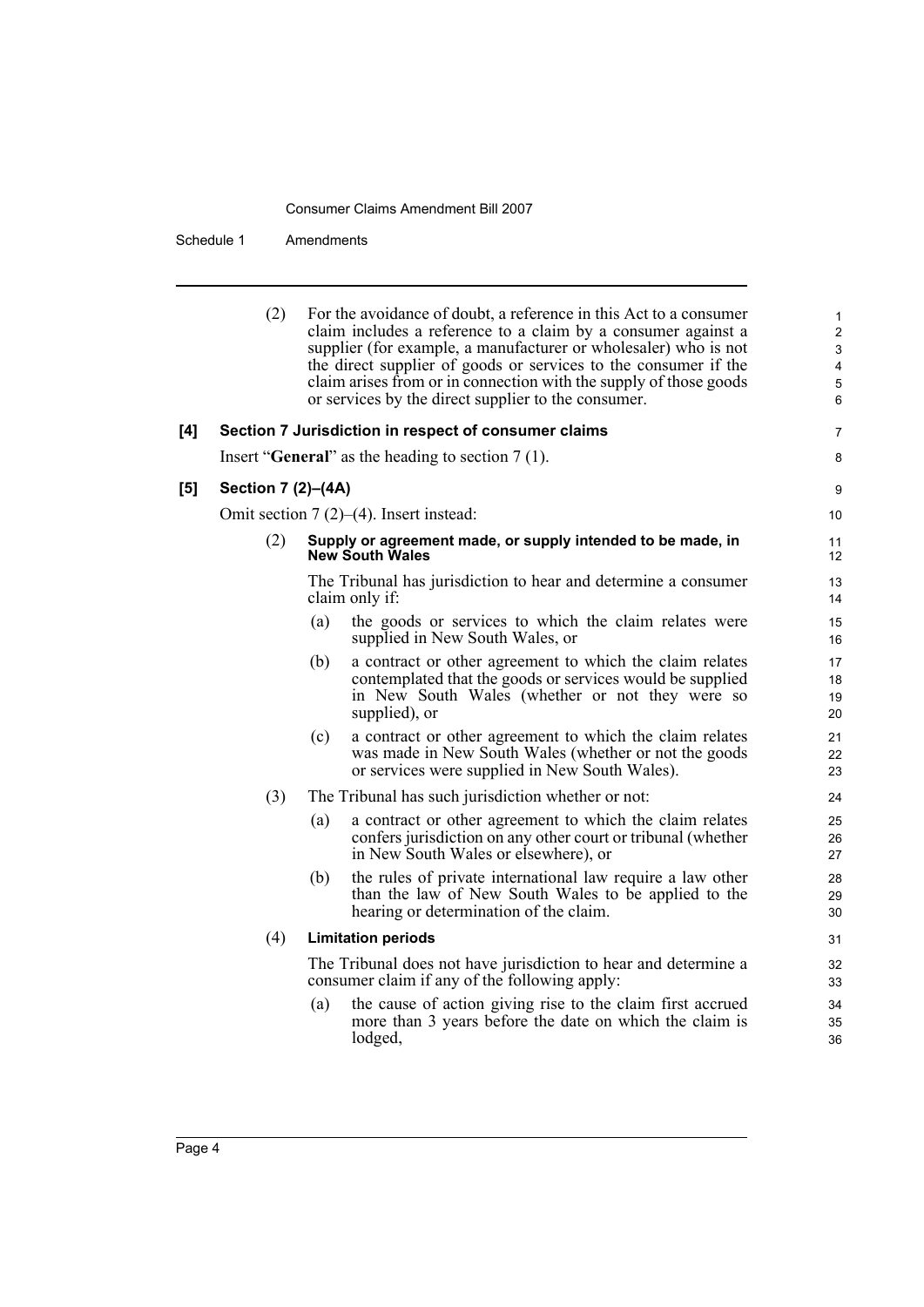Amendments Schedule 1

|     |                                  | (b) |      | the goods or services to which the claim relates were<br>supplied (or, if made in instalments, were last supplied) to<br>the claimant more than 10 years before the date on which<br>the claim is lodged.                                                | $\mathbf{1}$<br>2<br>3<br>4 |
|-----|----------------------------------|-----|------|----------------------------------------------------------------------------------------------------------------------------------------------------------------------------------------------------------------------------------------------------------|-----------------------------|
|     | (4A)                             |     |      | Nothing in this section affects any period of limitation under the<br>Limitation Act 1969.                                                                                                                                                               | 5<br>6                      |
| [6] | Section 7 (5), heading           |     |      |                                                                                                                                                                                                                                                          | 7                           |
|     | section $7(5)$ .                 |     |      | Insert "Claim relating to solicitor's or barrister's costs" as the heading to                                                                                                                                                                            | 8<br>9                      |
| [7] | <b>Section 8 Tribunal orders</b> |     |      |                                                                                                                                                                                                                                                          | 10                          |
|     | Insert after section $8(1)(g)$ : |     |      |                                                                                                                                                                                                                                                          | 11                          |
|     |                                  | (h) |      | an order that requires:                                                                                                                                                                                                                                  | 12                          |
|     |                                  |     | (i)  | a respondent to refund all or part of the purchase<br>price of specified goods that are in the possession or<br>under the control of the claimant, and                                                                                                   | 13<br>14<br>15              |
|     |                                  |     | (ii) | the claimant to return all or part of those goods to the<br>respondent,                                                                                                                                                                                  | 16<br>17                    |
|     |                                  |     |      | whether the property in the goods has passed or not.                                                                                                                                                                                                     | 18                          |
| [8] | Section 8 (2A)                   |     |      |                                                                                                                                                                                                                                                          | 19                          |
|     | Insert after section $8(2)$ :    |     |      |                                                                                                                                                                                                                                                          | 20                          |
|     | (2A)                             |     |      | Without limiting subsection $(1)$ or $(2)$ , in determining a consumer<br>claim in which there is more than one respondent, the Tribunal<br>may make such one or more of the following orders as it<br>considers appropriate:                            | 21<br>22<br>23<br>24        |
|     |                                  | (a) |      | an order that requires a respondent to pay to another<br>respondent a specified amount of money,                                                                                                                                                         | 25<br>26                    |
|     |                                  | (b) |      | an order that requires a respondent to supply to another<br>respondent specified services other than work,                                                                                                                                               | 27<br>28                    |
|     |                                  | (c) |      | an order that requires a respondent to deliver to another<br>respondent goods of a specified description,                                                                                                                                                | 29<br>30                    |
|     |                                  | (d) |      | an order that requires a respondent <i>(the first respondent)</i><br>to return to another respondent specified goods that are in<br>the possession or under the control of the first respondent,<br>whether the property in the goods has passed or not. | 31<br>32<br>33<br>34        |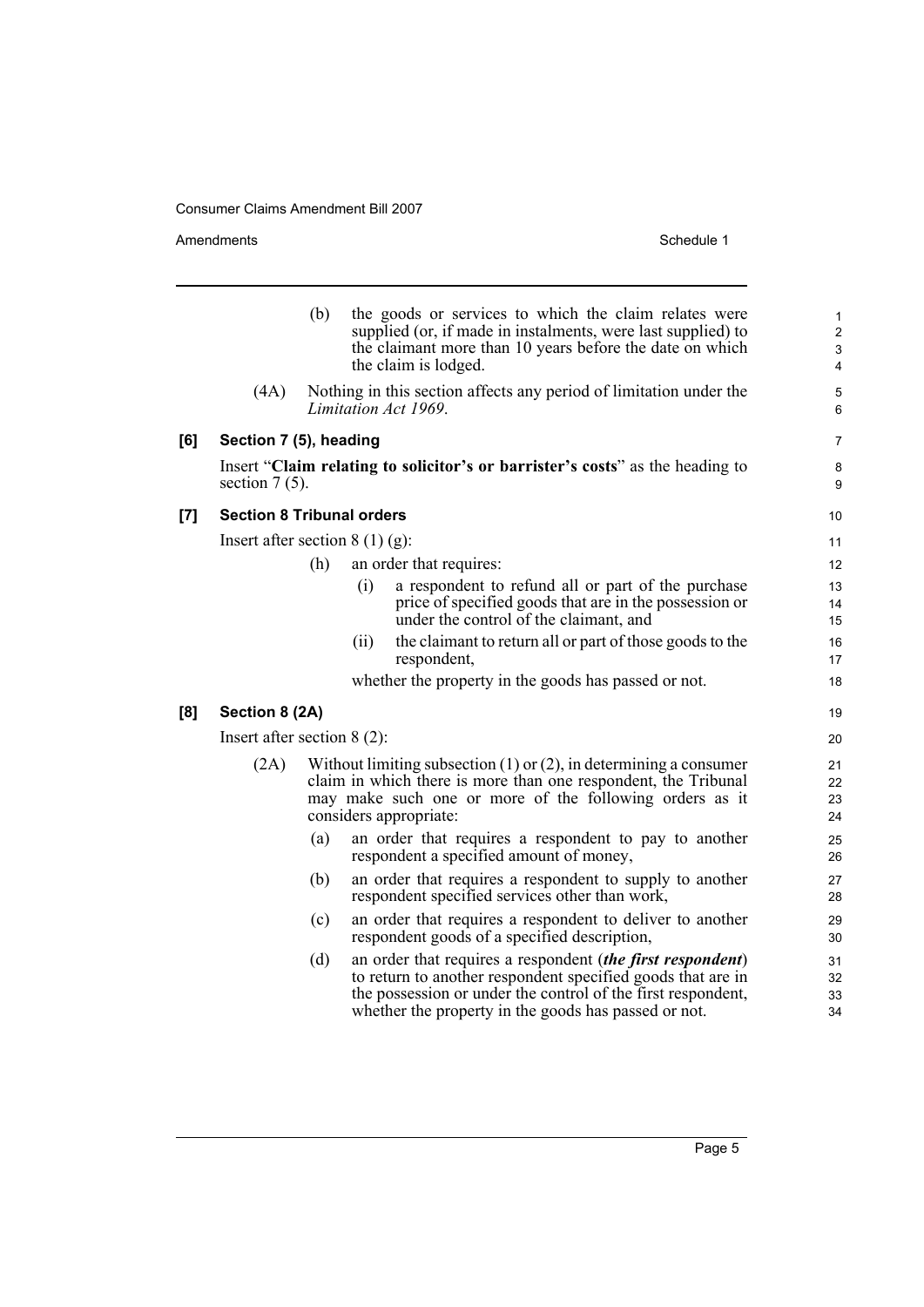Schedule 1 Amendments

| [9]    | Section 8 (4) and (5) |                                                                                                                                                                                                                                             | 1                                      |
|--------|-----------------------|---------------------------------------------------------------------------------------------------------------------------------------------------------------------------------------------------------------------------------------------|----------------------------------------|
|        |                       | Insert after section $8(3)$ :                                                                                                                                                                                                               | $\overline{2}$                         |
|        | (4)                   | The Tribunal may not make any of the orders referred to in this<br>section unless the claimant's case has been presented to the<br>Tribunal (whether or not in person) following the making of the<br>relevant application under section 6. | 3<br>$\overline{\mathbf{4}}$<br>5<br>6 |
|        | (5)                   | Nothing in subsection (4) prevents the Tribunal from dismissing<br>or adjourning proceedings under section 28 (5) of the <i>Consumer</i> ,<br>Trader and Tenancy Tribunal Act 2001.                                                         | 7<br>8<br>9                            |
| $[10]$ |                       | Section 14 Limitation on Tribunal's jurisdiction to make orders                                                                                                                                                                             | 10                                     |
|        |                       | Omit "in favour of the respondent to the claim or, where there are two or more<br>respondents to the claim, in favour of those respondents" from section 14 (2).                                                                            | 11<br>12                               |
|        |                       | Insert instead "referred to in section $8(2)$ ".                                                                                                                                                                                            | 13                                     |
| $[11]$ | Section 14 (2A)       |                                                                                                                                                                                                                                             | 14                                     |
|        |                       | Insert after section $14(2)$ :                                                                                                                                                                                                              | 15                                     |
|        | (2A)                  | The Tribunal has no jurisdiction to make in respect of a particular<br>consumer claim an order or orders referred to in section 8 (2A) if<br>the total of:                                                                                  | 16<br>17<br>18                         |
|        |                       | the amount or amounts (if any) of money to be paid, and<br>(a)                                                                                                                                                                              | 19                                     |
|        |                       | the value or values (if any) of the services to be supplied,<br>(b)<br>and                                                                                                                                                                  | 20<br>21                               |
|        |                       | the value or values of goods (if any) to be delivered,<br>(c)                                                                                                                                                                               | 22                                     |
|        |                       | under or by virtue of the order or orders would exceed the amount<br>prescribed by the regulations in respect of claims of that class or<br>description.                                                                                    | 23<br>24<br>25                         |
| $[12]$ | <b>Section 14 (3)</b> |                                                                                                                                                                                                                                             | 26                                     |
|        |                       | Omit "Subsections (1) and (2)". Insert instead "Subsections (1), (2) and (2A)".                                                                                                                                                             | 27                                     |
| $[13]$ |                       | <b>Schedule 1 Savings and transitional provisions</b>                                                                                                                                                                                       | 28                                     |
|        |                       | Omit clause 1 (1) of Schedule 1. Insert instead:                                                                                                                                                                                            | 29                                     |
|        | (1)                   | The regulations may contain provisions of a savings or<br>transitional nature consequent on the enactment of the following<br>Acts:                                                                                                         | 30<br>31<br>32                         |
|        |                       | this Act                                                                                                                                                                                                                                    | 33                                     |
|        |                       | the Consumer Claims Amendment Act 2007                                                                                                                                                                                                      | 34                                     |
|        |                       |                                                                                                                                                                                                                                             |                                        |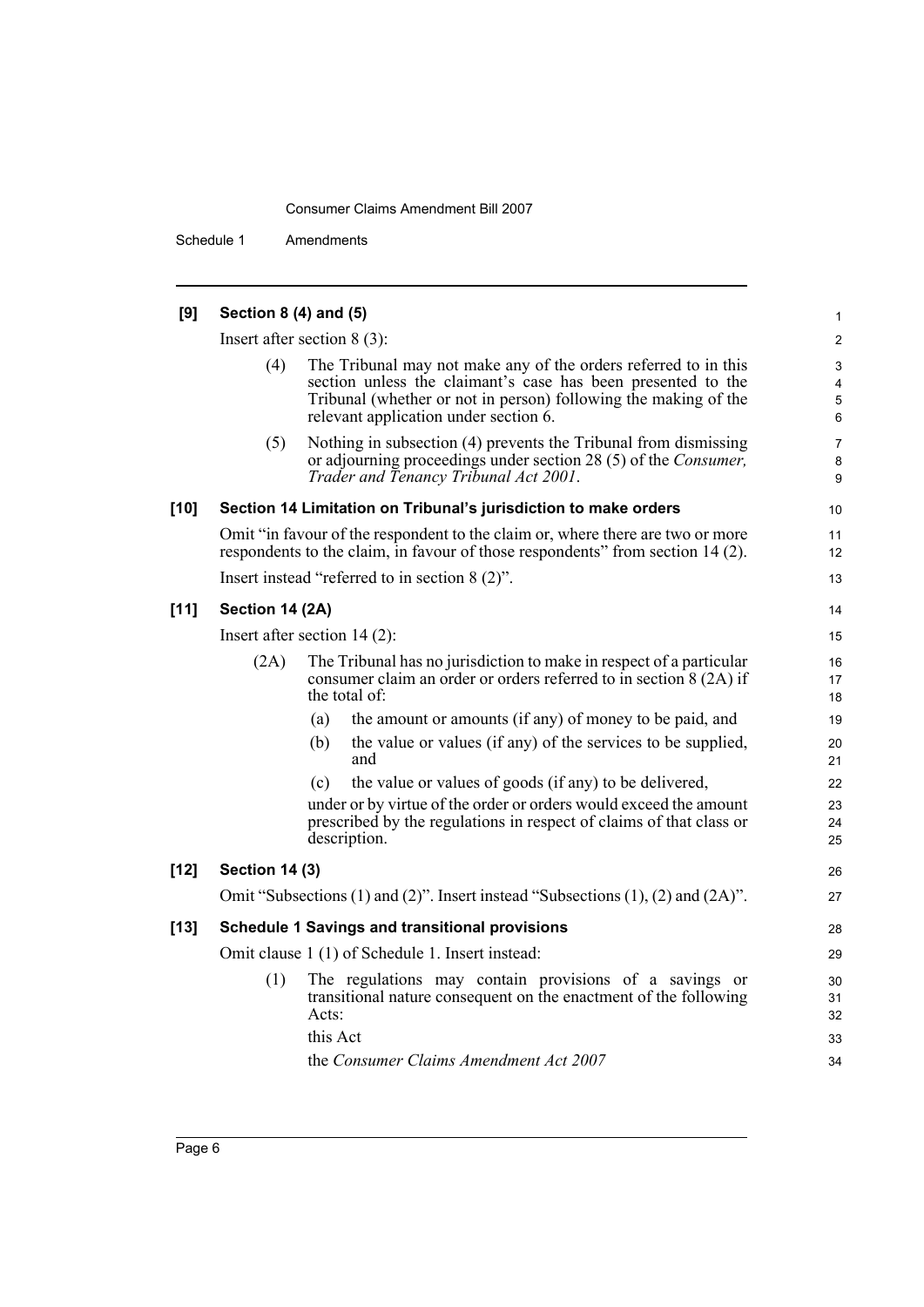Amendments Schedule 1

| $[14]$ | Schedule 1, clause 1 (2) |  |                                                                                                                                                                                                                                              | 1                    |  |
|--------|--------------------------|--|----------------------------------------------------------------------------------------------------------------------------------------------------------------------------------------------------------------------------------------------|----------------------|--|
|        |                          |  | Omit "this Act". Insert instead "the Act concerned".                                                                                                                                                                                         | $\overline{2}$       |  |
| $[15]$ |                          |  | Schedule 1, Part 3                                                                                                                                                                                                                           | 3                    |  |
|        | Insert after Part 2:     |  |                                                                                                                                                                                                                                              |                      |  |
|        | Part 3                   |  | Provisions consequent on enactment of<br><b>Consumer Claims Amendment Act 2007</b>                                                                                                                                                           | 5<br>6               |  |
|        | 9                        |  | <b>Definition</b>                                                                                                                                                                                                                            | $\overline{7}$       |  |
|        |                          |  | In this Part:<br>amending Act means the Consumer Claims Amendment Act<br>2007.                                                                                                                                                               | 8<br>9<br>10         |  |
|        | 10                       |  | Meaning of "consumer claim"                                                                                                                                                                                                                  | 11                   |  |
|        |                          |  | Section 3A, as inserted by the amending Act, extends to a<br>consumer claim arising before the commencement of that<br>section, but not so as to affect any determination of the Tribunal<br>before that commencement.                       | 12<br>13<br>14<br>15 |  |
|        | 11                       |  | Jurisdiction—supply or contract made, or supply intended to be<br>made, in New South Wales                                                                                                                                                   | 16<br>17             |  |
|        |                          |  | Section $7(2)$ and $(3)$ , as substituted by the amending Act, extend<br>to a consumer claim arising before the substitution of those<br>subsections, but not so as to affect any determination of the<br>Tribunal before that substitution. | 18<br>19<br>20<br>21 |  |
|        | 12                       |  | Jurisdiction-limitation periods                                                                                                                                                                                                              | 22                   |  |
|        |                          |  | Section 7 $(2)$ – $(4)$ , as in force immediately before the<br>commencement of Schedule 1 [5] to the amending Act, continue<br>to apply in respect of a consumer claim arising before the<br>commencement of that item.                     | 23<br>24<br>25<br>26 |  |

Page 7